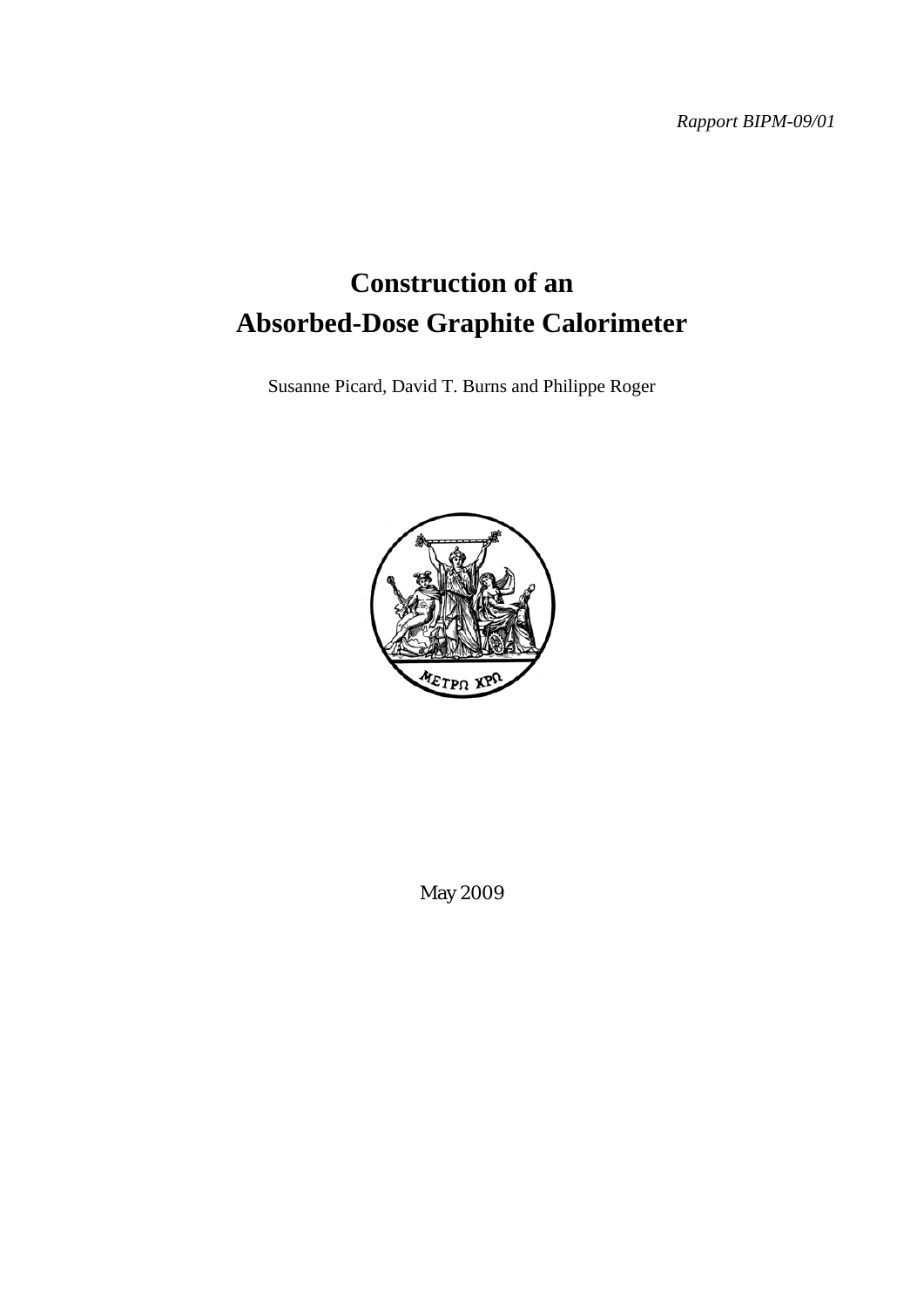## **Construction of an Absorbed-Dose Graphite Calorimeter**

Susanne Picard, David T. Burns and Philippe Roger

Bureau International des Poids et Mesures, Pavillon de Breteuil, F-92312 Sèvres cedex, France

#### **ABSTRACT**

The development of a calorimetric primary standard for absorbed dose to water at the BIPM has three major aspects: determination of the specific heat capacity of graphite, the construction of a graphite calorimeter, and development of a conversion procedure to determine absorbed dose to water. This report describes the second stage, the construction of an absorbed-dose graphite calorimeter.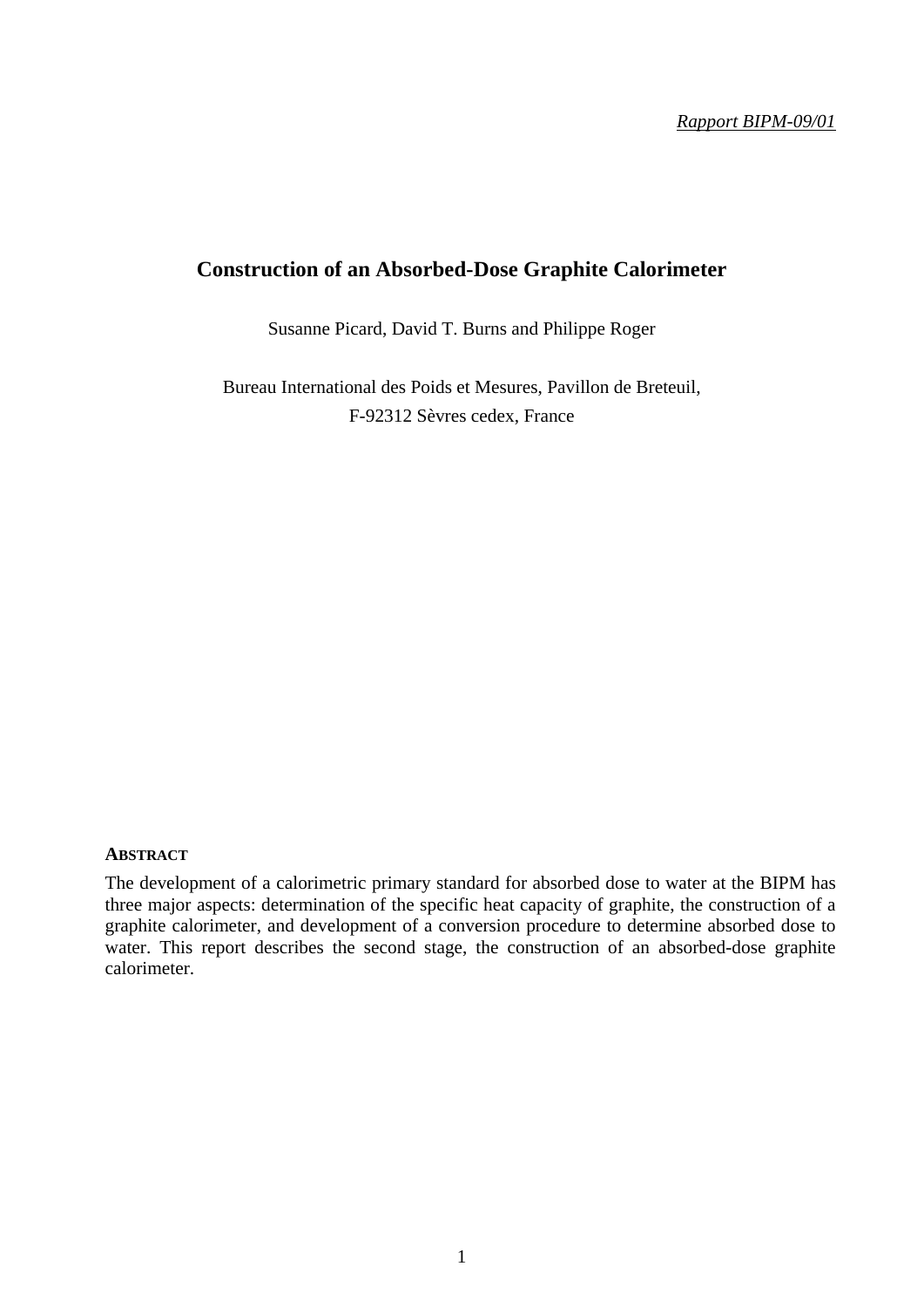## **1. INTRODUCTION**

The development of a calorimetric primary standard for absorbed dose to water at the BIPM comprises three major parts: determination of the specific heat capacity of graphite, the construction of a graphite calorimeter and development of a conversion procedure to determine absorbed dose to water. The first part, in which the specific heat capacity of ultra-pure graphite was determined using two different methods, underpinned by a study of a reference material, has been reported previously [1-3]. The second part, consisting of the construction of the calorimeter, gives rise to three different but complementary experimental configurations.

The BIPM calorimeter, described below, differs in several ways from those made by other groups, e.g. [4-12]. One reason for this is the intention to have a dismountable calorimeter that is inherently quasi-adiabatic. The procedure applied to determine the absorbed dose to water consists of three different measurements: the calorimetric measurements are combined with ionometric measurements made in a similar geometric configuration and, subsequently, in a water phantom. When combined with the results of Monte Carlo calculations using the same geometrical models, the absorbed dose to water can be determined.

With the objective to reinforce traceable absolute measurements of absorbed dose of ionizing radiation at the BIPM, a graphite calorimeter has been constructed. This report describes the design of the calorimeter itself.

#### **2. DESIGN AND REALIZATION OF THE CALORIMETER**

## **2.1. Strategy**

The absorbed dose calorimeter is made of graphite and consists principally of a graphite core enclosed by a graphite jacket. Several requirements were identified when designing the calorimeter, in particular:

- $\triangleright$  to make the calorimeter modular and dismountable, so as to identify and evaluate systematic uncertainties more easily;
- $\triangleright$  to avoid a temperature gradient between the calorimeter core and its jacket and therefore operate in a quasi-adiabatic mode;
- $\triangleright$  to apply a mass thickness in front of the centre corresponding to 5 g cm<sup>-2</sup> in water for <sup>60</sup>Co beams, and 10 g cm<sup>-2</sup> for high energy photon accelerator beams  $\geq 6$  MV;
- $\triangleright$  to employ only low Z materials;
- $\triangleright$  to make the calorimeter transportable.

Further, as one of the ionometric measurements consists of replacing the calorimetric core by a parallel-plate transfer ionization chamber, it is necessary that

- $\triangleright$  the dimensions of the hollow space inside the jacket are precisely those of the parallelplate ionization chamber type used for many years as a primary standard at the BIPM;
- $\triangleright$  the thickness of the graphite core equals the total graphite thickness of the ionization chamber.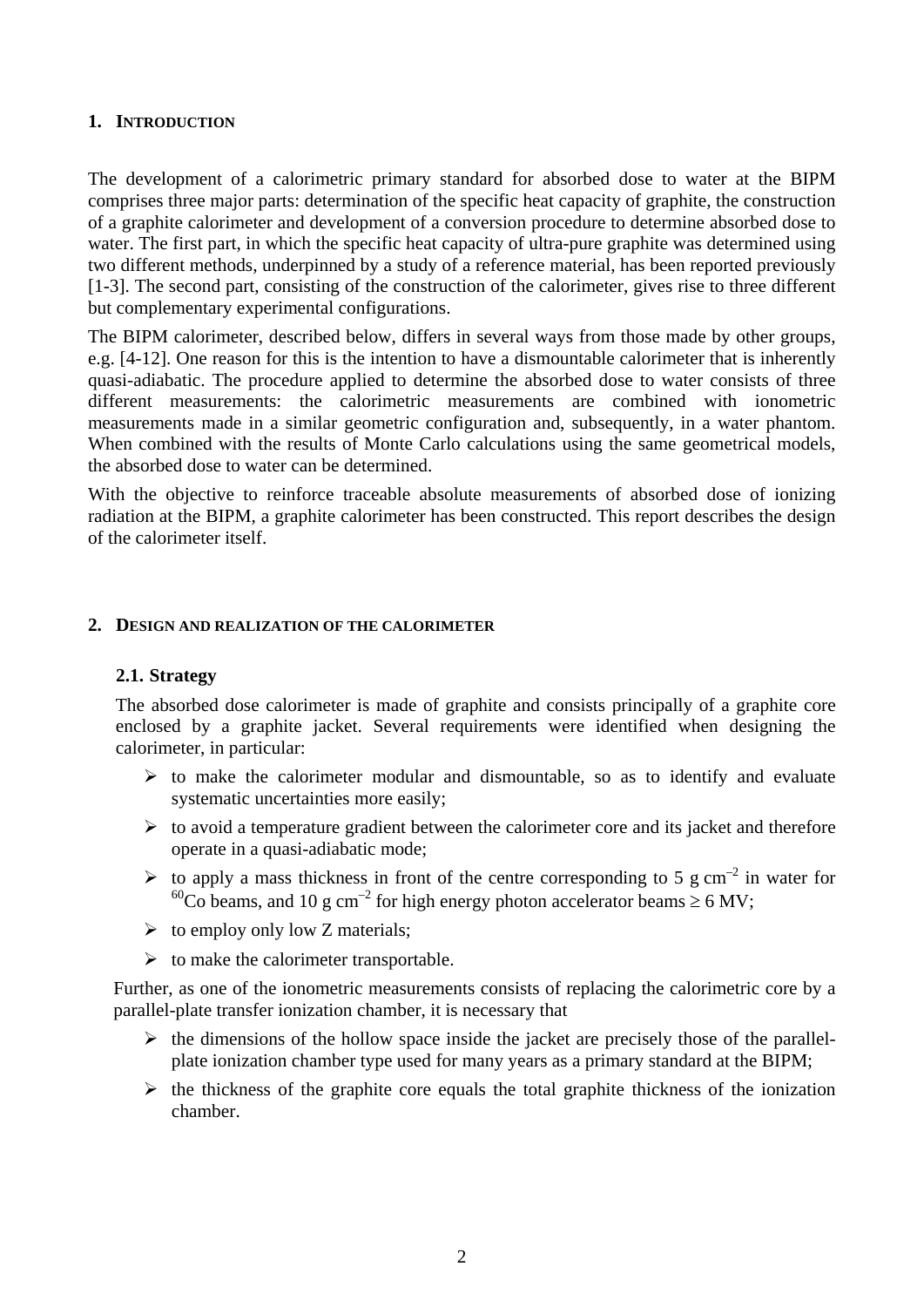## **2.2. Calorimeter Core**

The graphite core was machined in the form of a solid cylinder: 6.7 mm long and with a diameter of 45 mm. The core was first put into a temperature-controlled oven at 110 °C, according to the recommendations given in [13-15]. Once cooled down to ambient temperature in a recipient filled with a silica gel desiccant, it was placed on a balance using soft-tipped forceps. The mass measurements were repeated, controlling the zero reference between measurements. The balance is located in an air-conditioned laboratory where ambient temperature, atmospheric pressure and humidity are stabilized and measured. These parameters are required for the correction of the air buoyancy effect according to [16, 17].

Each time a hole was drilled or material was added to the core, the mass was re-measured to allow appropriate corrections to be made for the perturbation of the heat capacity, taking into account the radiation interaction properties of any non-graphite material.

Two holes separated by 2 mm, 2 mm deep with a diameter of 0.6 mm, are drilled into the curved face of the cylinder at half height. A glass-beaded thermistor, 1 mm long and 0.4 mm wide, is glued into each hole using an epoxy of high thermal conductivity. The two thermistors form a pair, mounted in opposite arms of a Wheatstone bridge in which the two other resistances are of fixed values and with a low temperature coefficient (5 parts in  $10^6$ /K). In total, three such thermistor pairs are positioned on the curved face, separated by an angle of 120°, *cf.* fig.1.



**Figure 1.** The graphite core, equipped with three thermistor pairs, is shown in the centre, with the two halves of the graphite jacket positioned to the left and right. Four holes are drilled in the curved surfaces of the core and jacket. These are used to accept the four pins that support the core inside the jacket.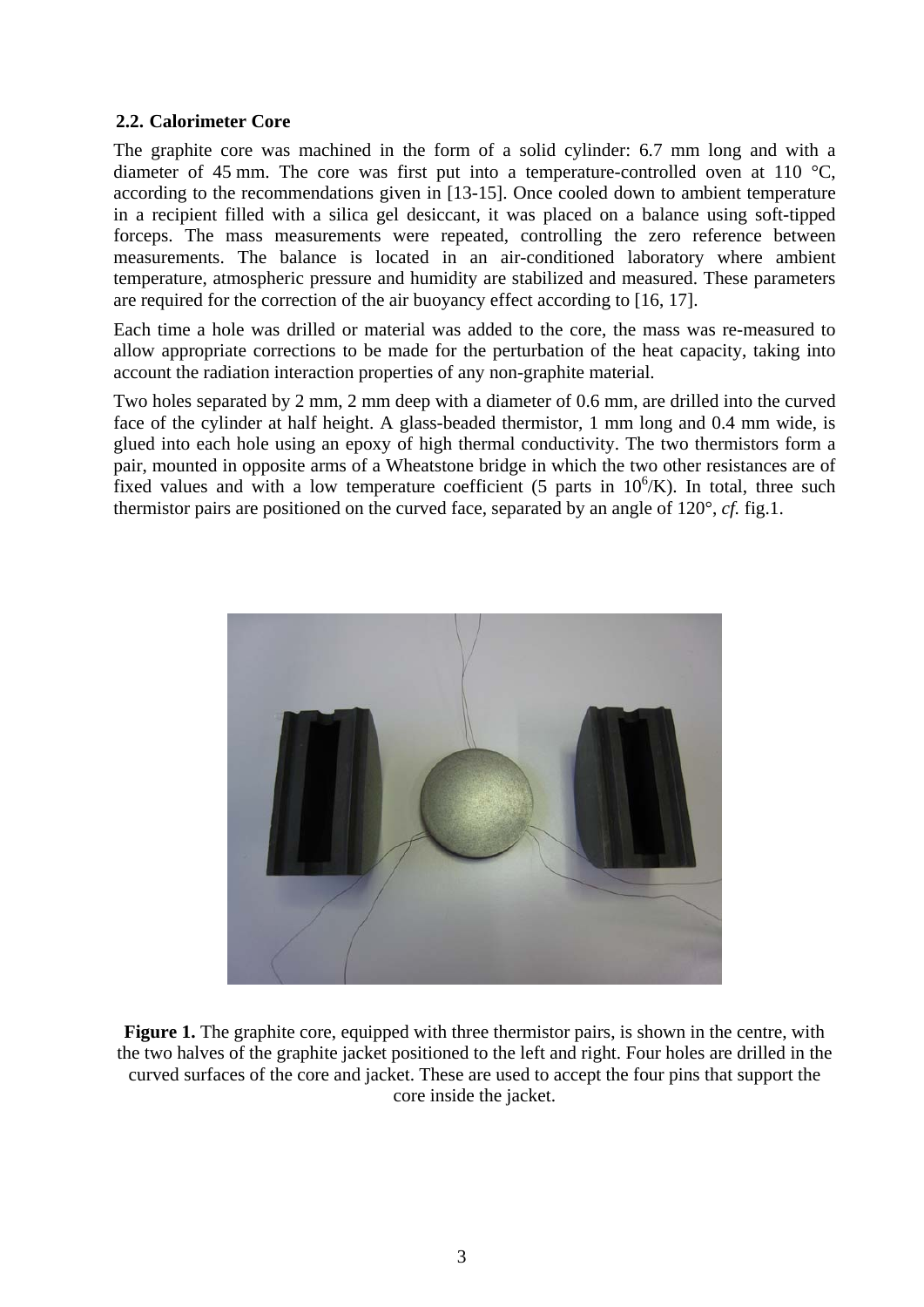Each of the three Wheatstone bridges is powered by a low noise d.c. power supply of low drift (2 parts in  $10^4$  in 2 years) at 1.14 V. To achieve a temperature calibration, the core is placed in thermal contact with a water-tight copper container into which a platinum resistance thermometer (PRT) is also placed. The container assembly is immersed in a water tank with a temperature stability of about 1 mK. The voltage signal from each Wheatstone bridge and the d.c. power supply, as well as the PRT signal, are recorded simultaneously while stabilizing the water at temperatures from 19 °C to 28 °C, in steps of 0.25 °C. The relative standard uncertainty of a measured temperature difference due to the temperature calibration is typically less than 2 parts in  $10^4$ .

Four additional holes with a diameter and depth of 1 mm are drilled into the curved surface of the core to accept the pins that mount the core in its jacket.

Two cores have been machined, identified as **A1** and **A3**. The impurities added to each core have been traced as shown in table 1.

|                             |         | A1                                        |                                           | $\bf{A3}$          |  |
|-----------------------------|---------|-------------------------------------------|-------------------------------------------|--------------------|--|
| material                    | m/g     | u(m)/g                                    | m/g                                       | u(m)/g             |  |
| $\mathcal{C}_{\mathcal{C}}$ | 19.0400 | $5 \times 10^{-4}$                        | 18.9388                                   | $5 \times 10^{-4}$ |  |
| 6 beads                     |         | $3.0 \times 10^{-3}$ $0.3 \times 10^{-3}$ | $3.0 \times 10^{-3}$ $0.3 \times 10^{-3}$ |                    |  |
| epoxy resin [18]            |         | $13 \times 10^{-3}$ $0.1 \times 10^{-3}$  | $8.2 \times 10^{-3}$ $0.1 \times 10^{-3}$ |                    |  |

**Table 1.** Materials and corresponding masses of the components of the calorimeter cores.

## **2.3. Jacket**

The assembled jacket forms a hollow cylinder, to house either the graphite core or the parallelplate transfer ionization chamber. The simpler option to construct the jacket from front and back components was abandoned in favour of top and bottom half-cylinders. Although more complicated to produce, the latter configuration should result in a more homogenous temperature distribution, with no barrier to heat conduction from front to back, while in the simpler design this conduction would be hampered by relatively poor conduction between the two components. The jacket has an outer diameter of 60 mm and is 32 mm high. The hollowed interior forms a cylinder of diameter 51 mm and 11.2 mm high. The contact surfaces of each half-cylinder are wedged to prevent a direct line of sight to the core by incident photons. The wedges also assure a stable and reproducible positioning.

The density of the graphite piece used for the jacket was determined before machining. After machining, the jacket was placed in a pumped oven to remove any impurities added to the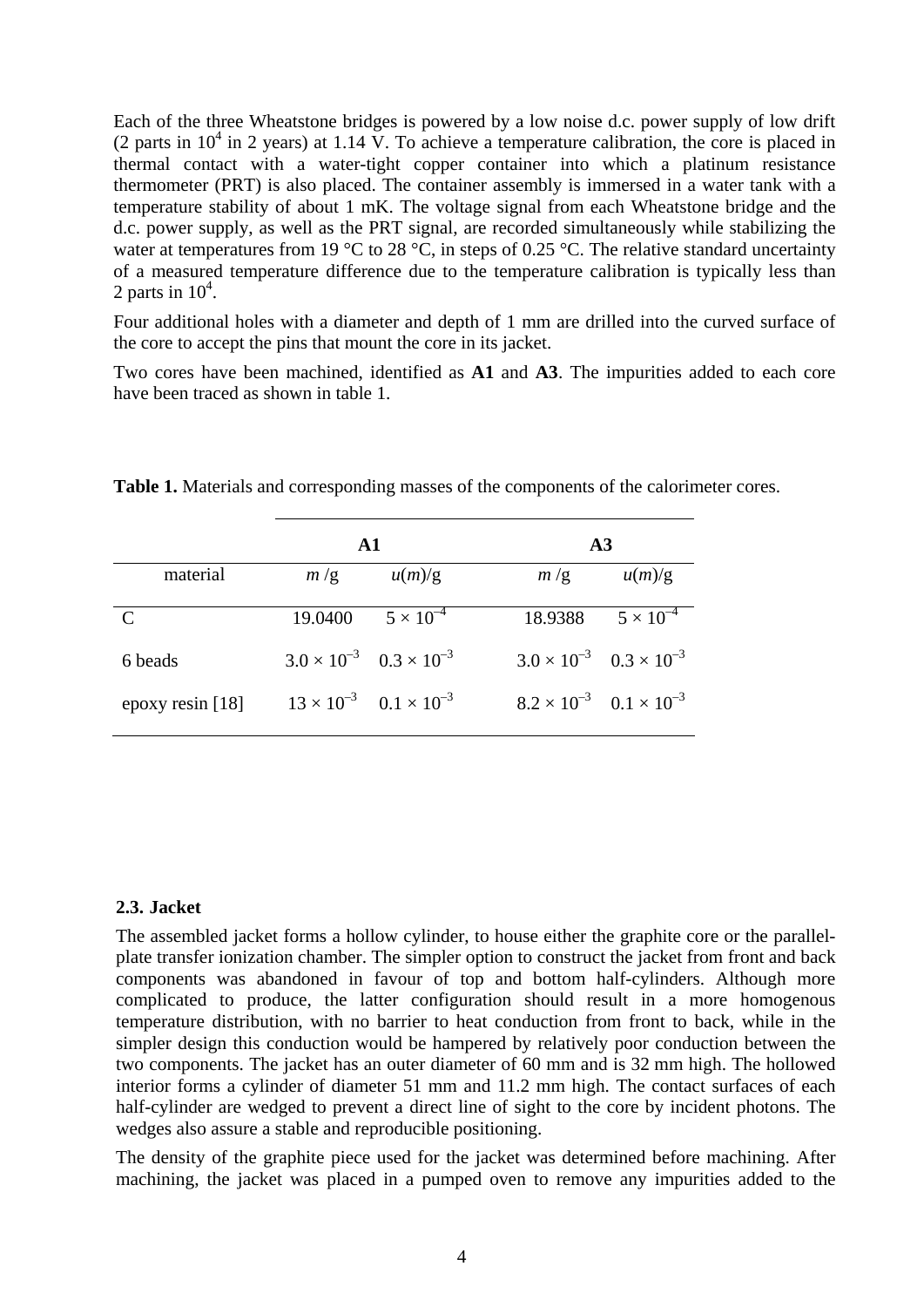material during machining. Several holes were drilled in the two half-cylinders. Firstly, two diametrically opposite holes of 6 mm diameter were made though the curved cylinder wall at the junction between the two halves, to accommodate the ionization chamber stem, *cf.* fig 2. Secondly, seven holes, each of diameter 4 mm, were made at half height on this same circular wall. Three of these holes are rotationally aligned with the three pairs of holes of the core to allow the thermistor leads to pass. The four remaining holes each accommodate a nylon plug through which a thin metal pin is passed to support the core.



**Figure 2.** The graphite jacket shown now with the parallel-plate transfer ionization chamber.

Finally, two further holes, 2 mm deep with a diameter of 0.6 mm, were drilled on the curved face of each half-cylinder. One glass-beaded thermistor, 1 mm long and 0.4 mm wide, was glued into each hole using an epoxy of high thermal conductivity. These thermistors measuring the temperature of each half of the jacket were calibrated in a similar way as for the core, but rather than employ a Wheatstone bridge the thermistor resistance is recorded directly as a function of temperature.

Two nominally identical jackets have been constructed, named **J1** and **J2**. The similarity of the two jackets, and in particular the effective thickness of the front faces, has been evaluated by measuring the ionization current from the parallel-plate transfer ionization chamber when placed inside each jacket in turn and irradiated in the BIPM  ${}^{60}$ Co reference beam. A relative difference of 3 parts in  $10<sup>4</sup>$  was measured, which indicates that, provided a small correction is applied for this effect, the jackets can be considered interchangeable. This simplifies the use of the calorimeter in practice; in particular, one jacket can be used for calorimetric measurements and the other for ionometric measurements.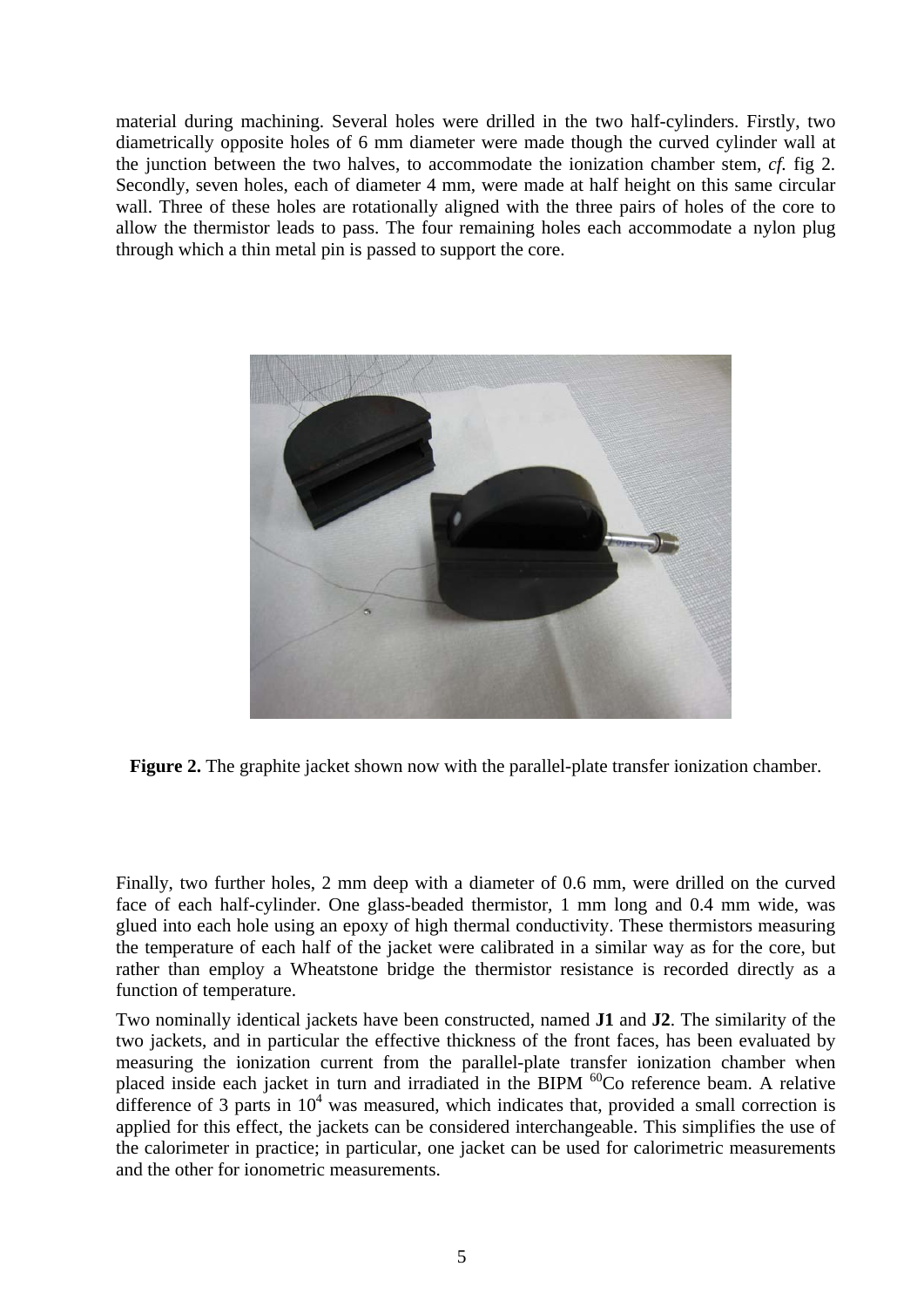## **2.4. Vacuum Container**

A maximum temperature rise of a few mK is generated when irradiating the calorimeter in the BIPM reference  $\delta^0$ Co beam or in a high energy accelerator beam. To minimize heat losses, a v[a](#page-6-0)cuum container made of  $PMMA<sup>a</sup>$  was constructed to house the calorimeter. The external dimensions of the container were chosen to be the same as those of the reference water phantom used at the BIPM for the ionometric measurements in water, as it is considered that similar dimensions will reduce certain systematic effects by cancellation, *cf.* fig. 3.



Figure 3. Calorimeter vacuum container made in PMMA, without reflectors inside.

To make the container mechanically resistant under vacuum, the walls are 30 mm thick. However, for calorimeter measurements at a depth of 5 g  $cm^{-2}$ , the entrance window cannot be so thick. Nor can it be as thin as the 4 mm PMMA window of the BIPM reference water phantom, which would not support the vacuum. Ideally, for the graphite absorbed dose measurement the build-up material should be entirely graphite, although this is not feasible for the entrance window because of the porosity of graphite. As a compromise, a 10 mm thick circular graphite window with a trapezoidal profile was constructed. This is placed into a 150 mm diameter hole machined on the front face of the container, and covered by a 4 mm thick PMMA window, *cf.* fig. 4. Small grooves were machined on the outer edge of the graphite window to improve the evacuation of air situated between the PMMA window and the graphite. The graphite window serves not only as a build-up material but also as a mechanical support for the PMMA window (whose thickness is chosen to match that of the window of the BIPM reference water phantom).

 $\overline{a}$ 

<span id="page-6-0"></span><sup>&</sup>lt;sup>a</sup> polymethylmethacrylate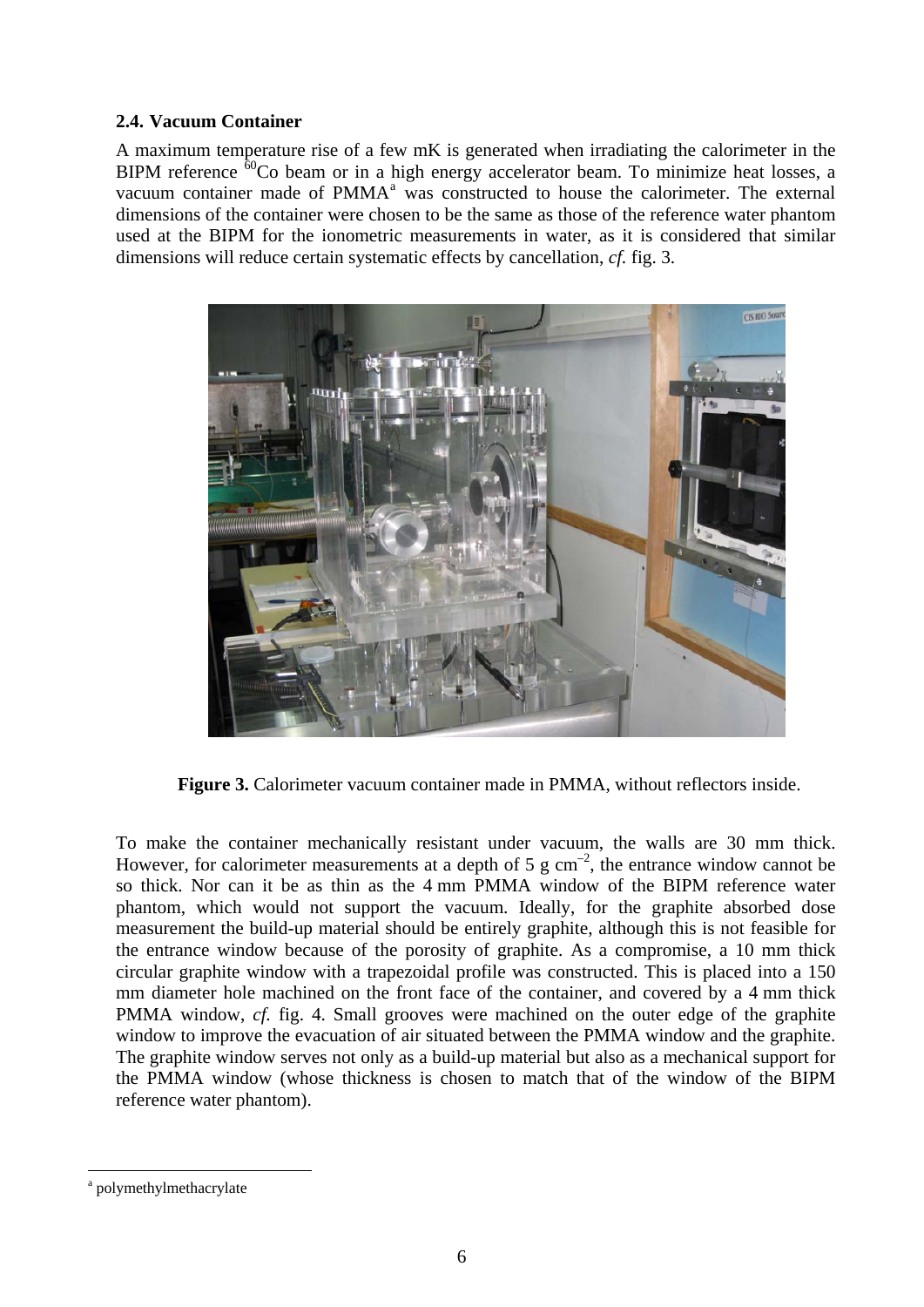

**Figure 4.** Schematic of the PMMA and graphite window combination. a – 4 mm thick PMMA window;  $b - 10$  mm thick circular graphite window;  $c -$  container wall 30 mm thick.

The calorimeter is mounted in a circular PMMA frame that can be fixed on a PMMA support, itself attached to a small translation table of micrometric resolution. When using a  ${}^{60}$ Co beam, this arrangement is placed behind the entrance window of the container, *cf.* fig. 5. For accelerator beams, the mount is displaced 50 mm towards the back face of the container, and a 160 mm square graphite block 27 mm thick is placed between the entrance window and the calorimeter jacket to fulfil the requirement for a total mass thickness of 10 g  $cm^{-2}$ .



**Figure 5.** The calorimeter in its aluminized PMMA support mounted on the translation table, viewed from the rear. Behind the calorimeter is the graphite window, although it is obscured by the aluminized PMMA reflector positioned between the window and the calorimeter.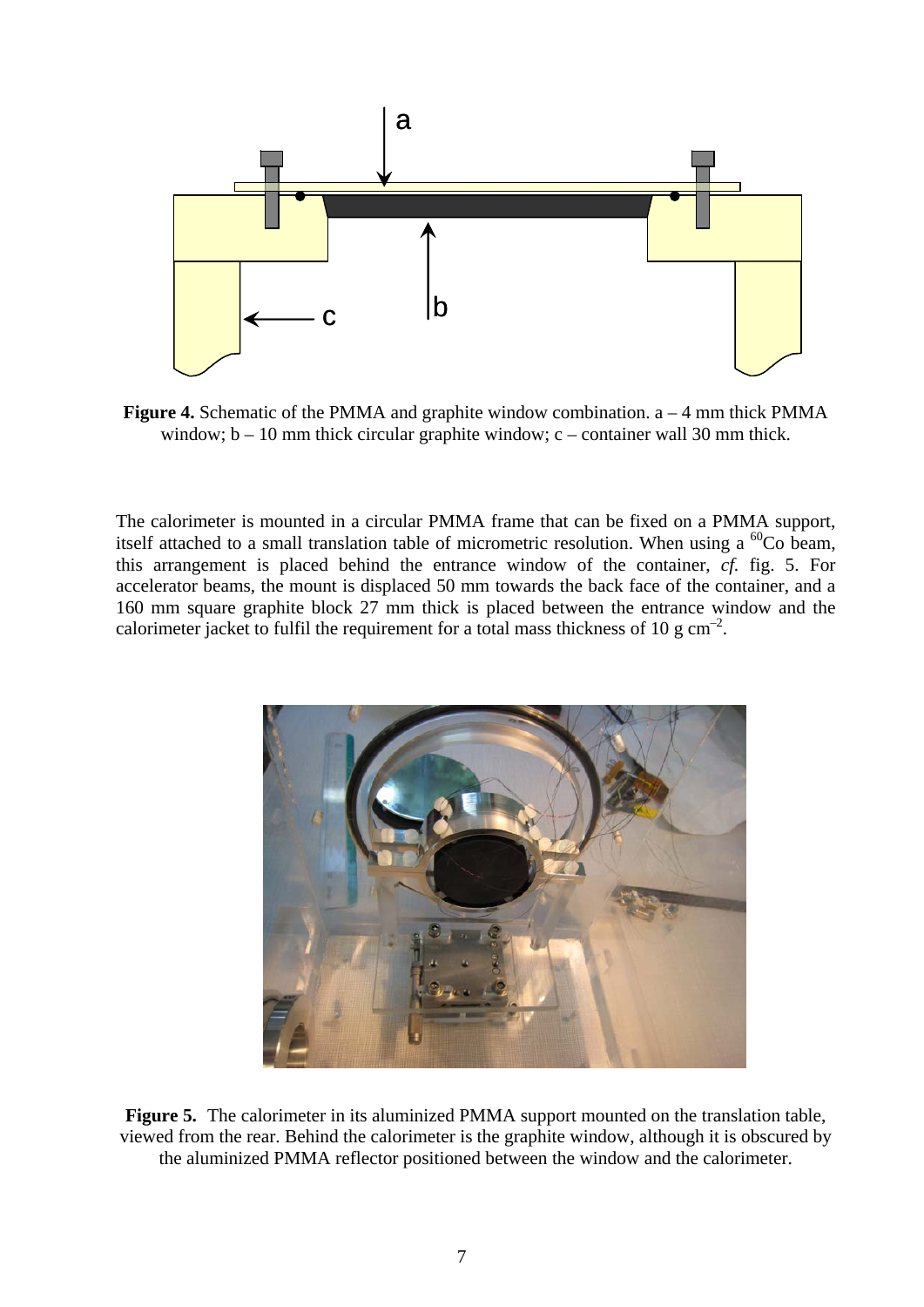Three reflecting surfaces were introduced to reduce radiative heat transfer. Firstly, a 2.5 mm thick aluminized PMMA plate was mounted directly behind the graphite entrance window, to arrange back reflection of heat radiation originating from the front face of the jacket, *cf.* fig. 6-a. This component serves also to complete the build-up material, which totals 5 g cm<sup>-2</sup>. Secondly, the circular PMMA frame was aluminized to maximize back reflection of heat radiating in the radial direction. Thirdly, an aluminized concave spherical lens of PMMA was placed at the back of the container in such a position that heat radiating from the rear of the jacket is reflected back, *cf.* fig 6-b. The radius of curvature of the lens is 190 mm for <sup>60</sup>Co beams and 140 mm for accelerator beams, *cf*. Section 3.



**Fig. 6-a.** The mounted calorimeter assembly, from the side. A flat aluminized PMMA plate acts as build up material as well as a reflector for heat radiation.



**Figure 6-b.** From above. A concave mirror is placed behind the calorimeter for back-reflection of heat radiation generated by the jacket.

The top of the PMMA container is a 30 mm thick PMMA lid, fixed by screws and a vacuum seal onto the container. The lid is equipped with four vacuum flanges, allowing various electrical signals including the thermistor leads to pass to the measurement system, *cf.* fig 6-c.

The connection to a turbo molecular pumping system is made via a flange placed on the lower part of a side wall. A pressure of less than  $10 \text{ mPa}^b$  $10 \text{ mPa}^b$  was typically achieved under continuous pumping.

<span id="page-8-0"></span> $\overline{a}$  $b$  Corresponding to  $10^{-4}$  mbar.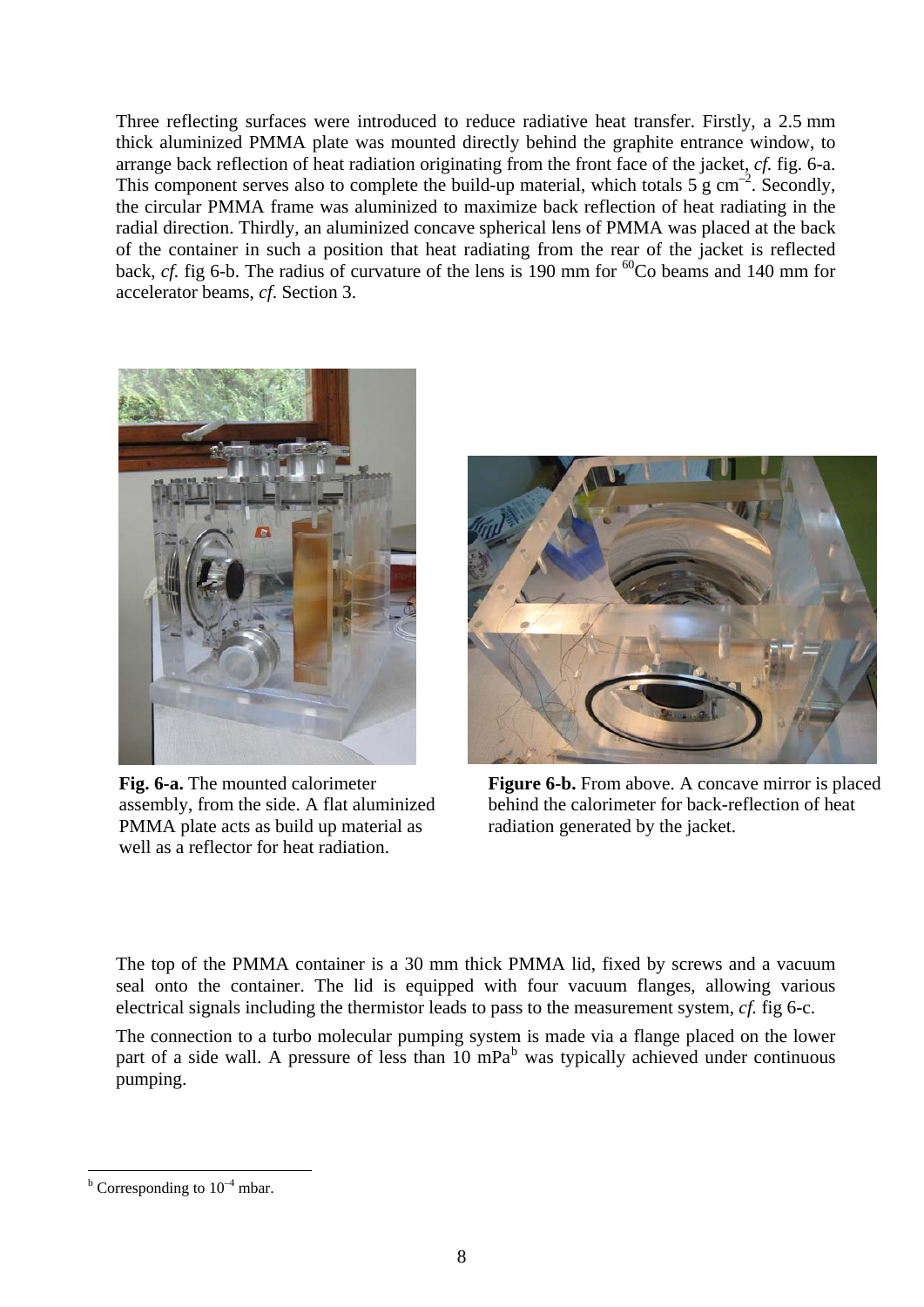

**Fig. 6-c.** The graphite window is seen to the right, covered by the PMMA window. Four vacuum flanges on the lid of the vacuum container allow the passage of electrical signals.

#### **2.5. Thermal Insulation and Electrical Shielding**

To ensure a stable temperature environment, a double thermal barrier has been constructed of a plasti[c](#page-9-0) honeycomb structure, combined with expanded polystyrene<sup>c</sup>. Each of the two components is covere[d](#page-9-1) by aluminized  $PET<sup>d</sup>$ , mainly to provide shielding against electromagnetic interference that might arise in an accelerator area, but also contributing to the thermal insulation.

#### **2.6. Mechanical Support**

As for the BIPM reference water phantom, the vacuum container is placed on cylindrical feet 100 mm high. Th[e](#page-9-2) feet are made of PTFE<sup>e</sup> to ensure temperature insulation and are fixed on a 30 mm thick PMMA slab. This slab is placed on a mechanical support that is adjustable in the horizontal directions using translation stages, and in the vertical direction using four screws.

 $\overline{a}$ 

<span id="page-9-0"></span>c Also known as Styrofoam or Styron.

 $\alpha^d$  Polyethelene terephthalate, also known as Mylar or Melinex.

<span id="page-9-2"></span><span id="page-9-1"></span>Polytetrafluoroethylene, also known as Teflon.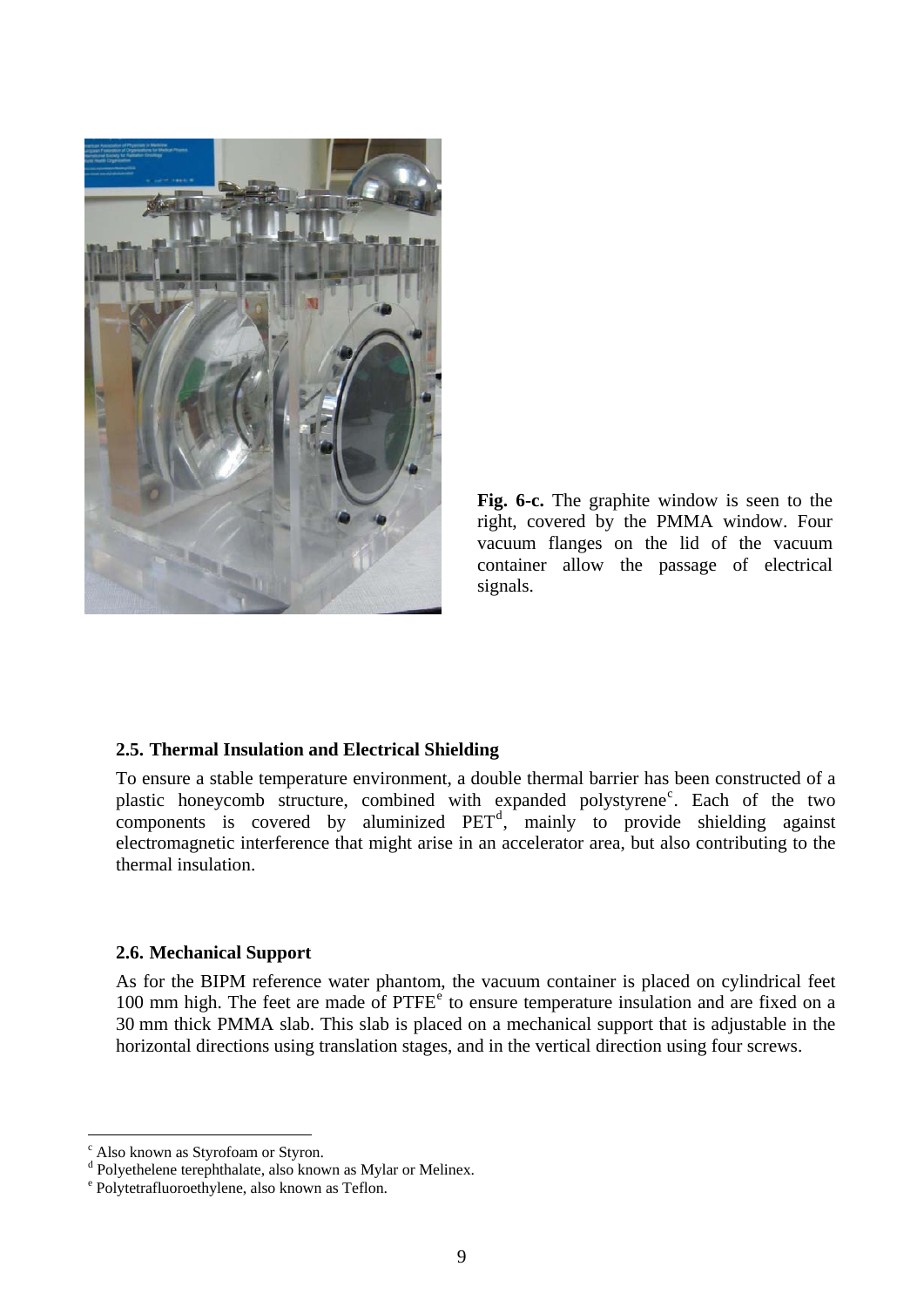#### **3. DETERMINATION OF MASS THICKNESS**

For the calorimetric measurements, a source-to-detector distance of 1 m is used for all beams. The measurement depth for reference measurements in <sup>60</sup>Co radiation is normally 5 g cm<sup>-2</sup> [19-23], which corresponds to a depth of around 5 cm in water. Consequently, the source-to-surface distance (SSD) is chosen to be  $0.95$  m for <sup>60</sup>Co beams. For accelerator photon beams, the reference depth is  $10 \text{ g cm}^{-2}$  and consequently SSD = 0.90 m is used. To calculate the precise mass thickness, all materials are scaled by their mass density. Therefore, the density and thickness were determined for each component placed in the beam in front of the measuring plane. The dimensional measurements were made using a calibrated coordinate measurement machine with 1  $\mu$ m resolution. Tables 2-a and 2-b summarize the values obtained for the BIPM graphite calorimeter.

| material                  | component                 | thickness / | bulk density $/(g \text{ cm}^{-3})$ | mass thickness /(g cm <sup>-2</sup> ) |
|---------------------------|---------------------------|-------------|-------------------------------------|---------------------------------------|
|                           |                           | cm          |                                     |                                       |
| <b>PMMA</b>               | window                    | 0.40        | 1.187                               | 0.47                                  |
| $\mathbf C$               | window                    | 0.995       | 1.774                               | 1.76                                  |
| <b>PMMA</b>               | substrate                 | 0.25        | 1.190                               | 0.30                                  |
| $Al+varnish$ <sup>f</sup> | coating                   |             |                                     | 0.01                                  |
| $\mathbf C$               | jacket front              | 1.04        | 1.781                               | 1.85                                  |
| $\mathcal{C}$             | half core thickness 0.335 |             | 1.783                               | 0.60                                  |

**Table 2-a.** Measured contributions to the mass thickness of build-up material when using a  ${}^{60}Co$ beam.

**Table 2-b.** Measured contributions to the mass thickness of build-up material when using accelerator beams.

total 4.99

| material      | component                 |          |       | thickness / bulk density /(g cm <sup>-3</sup> ) mass thickness /(g cm <sup>-2</sup> ) |
|---------------|---------------------------|----------|-------|---------------------------------------------------------------------------------------|
|               |                           | $\rm cm$ |       |                                                                                       |
| <b>PMMA</b>   | window                    | 0.40     | 1.187 | 0.47                                                                                  |
| $\mathbf C$   | window                    | 0.995    | 1.774 | 1.76                                                                                  |
| <b>PMMA</b>   | substrate                 | 0.25     | 1.190 | 0.30                                                                                  |
| $Al+varnish$  | coating                   |          |       | 0.01                                                                                  |
| $\mathcal{C}$ | jacket front              | 1.04     | 1.781 | 1.85                                                                                  |
| $\mathcal{C}$ | half core thickness 0.335 |          | 1.783 | 0.60                                                                                  |
| $\mathcal{C}$ | compensation              | 2.73     | 1.830 | 5.00                                                                                  |
|               | block                     |          |       |                                                                                       |
|               | total                     |          |       | 9.99                                                                                  |

 $\overline{a}$ 

<span id="page-10-0"></span> $f$  Aluminizing plus varnishing added a mass of 1.43 g to the substrate of diameter 14.2 cm.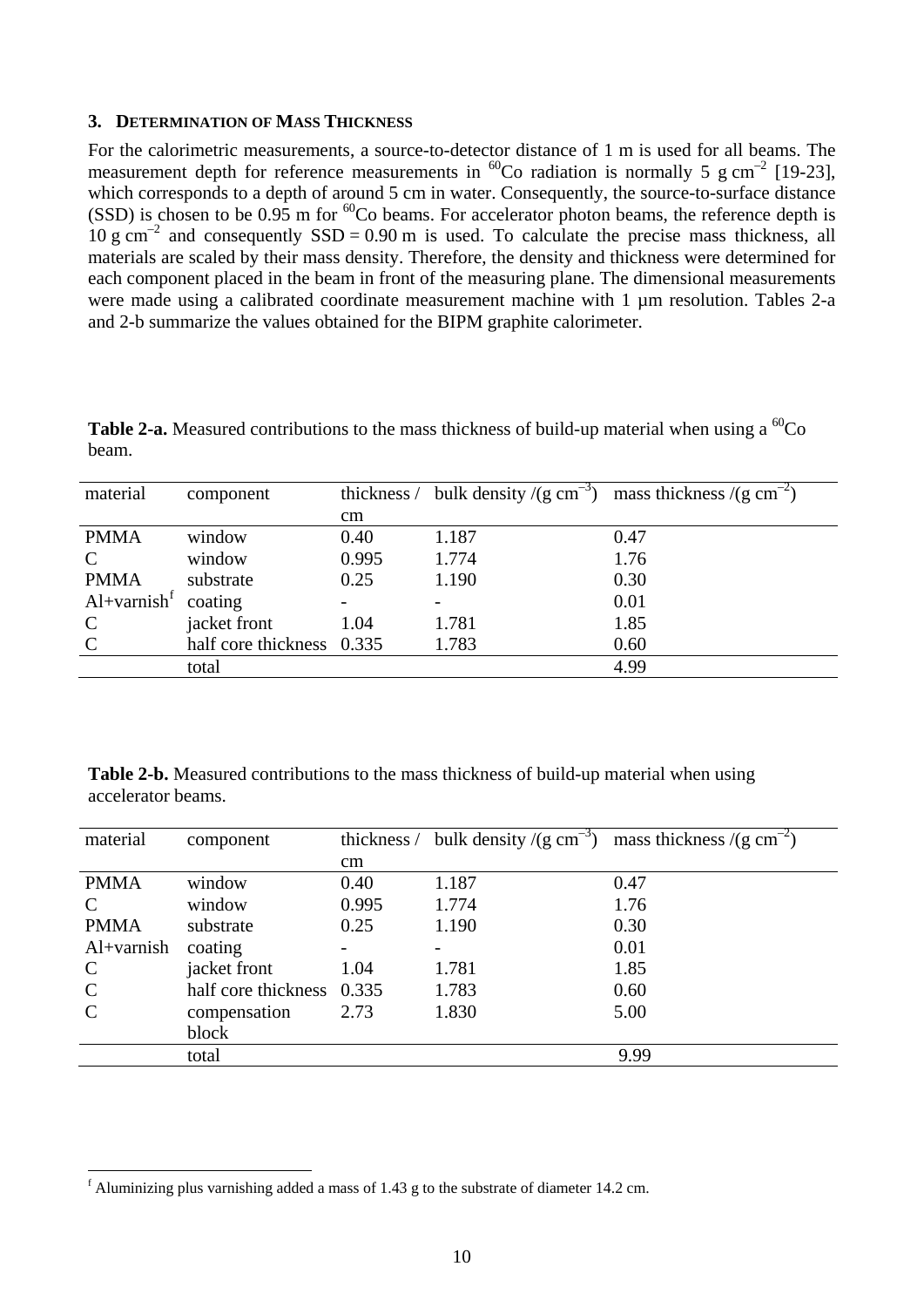#### **4. MEASUREMENT APPARATUS**

The data collection is computer-assisted. Each of the three resistance bridges are connected to a nanovoltmeter. The resistance of the two thermistors of the graphite jacket and the voltage of the d.c. power supply are measured using three multimeters. The six instruments are triggered externally via a signal generator. All measurements are made by firstly collecting the data in the local buffers. When the measurement is complete, the data are transferred to the computer for automatic data treatment and storage. The irradiation source can be piloted via a TTL signal generated either by one of the commercial meters, or by a digital acquisition card. An electrometer with an external feedback capacitor is used to measure the ionization current from the transfer chamber. A thermistor is used to measure the chamber temperature, and air pressure and humidity are also recorded. For accelerator beams, a monitor chamber is used for normalization. In this case, a second electrometer and thermistor are used.

## **5. DISCUSSION AND CONCLUSION**

The reduction of all sources of heat transfer by conduction is important, in particular isolation of the calorimeter from the varying ambient temperature. For this reason, a vacuum is applied, insulating materials are used and contact surfaces are minimized, for example by using only pins to support the core inside the jacket. However, the suppression of radiative heat transfer is arguably even more important, as it is non-linearly dependent on temperature. The addition of the reflecting surfaces reduced the heat loss experienced after heating the core by a factor of three. Initial measurements using the calorimeter indicate a potential relative statistical uncertainty of less than 3 parts in  $10<sup>3</sup>$ using three thermistor bridges over two working days.

## **REFERENCES**

- [1] Picard S, Burns D T and Roger P, 2007 Determination of the Specific Heat Capacity of a Graphite Sample Using Absolute and Differential Methods, *Metrologia* **44** 294-302
- [2] Picard S, Burns D T and Roger P 2006 Measurement of the Specific Heat Capacity of Graphite *Rapport BIPM-***2006/01**, 31 pp.
- [3] Picard S, Burns D T and Roger P 2008 Measurement of the Specific Heat Capacity of Synthetic Sapphire  $(\alpha - A I_2 O_3)$  from 293 K to 301 K *Rapport BIPM*-2008/05, 12 pp.
- [4] Bewley D K 1963 The measurement of locally absorbed dose of megavoltage X rays by means of a carbon calorimeter *Brit. J. Radiology* **36** 865-78
- [5] Domen S R and Lamperti P J 1974 A Heat-Loss Compensated Calorimeter: Theory, design, and Performance *J. Res. Nat. Bur. Stand.* **5** 595-610
- [6] Guérid A 1981 *Détermination absolue de la dose absorbée par calorimétrie et application à la calibration en ionométri.* Thèse n° 409 (Lausanne : Ecole Polytechnique Fédérale de Lausanne)
- [7] Witzani J, Duftschmidt K E, Strachotinsky Ch and Leitner A 1984 A Graphite Absorbed-Dose Calorimeter in the Quasi-Isothermal Mode of Operation *Metrologia* **20** 73-9